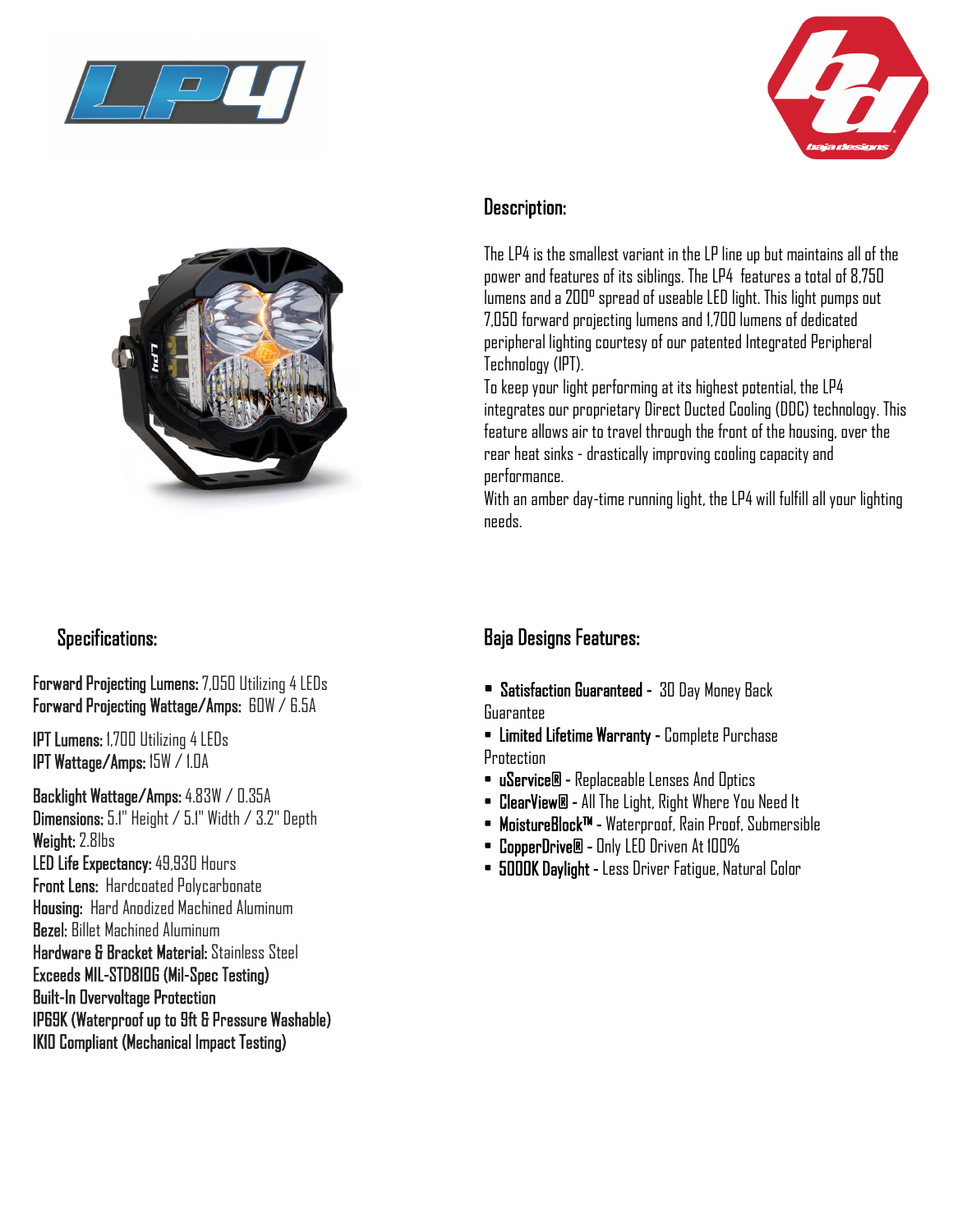





| Part Number | <b>Description</b>                          | Size                                     | Lumens                                                                                                      | Amps/Watts                                                                            |
|-------------|---------------------------------------------|------------------------------------------|-------------------------------------------------------------------------------------------------------------|---------------------------------------------------------------------------------------|
| 29-0001     | LP4 Pro, LED, Spot                          | 5.1" Height / 5.1" Width / 3.2"<br>Depth | Forward Projecting Lumens:<br>7,050 Utilizing 4 LEDs<br>IPT Lumens: 1,700 Utilizing 4<br><b>LEDs</b>        | <b>Forward Projecting</b><br>Wattage/Amps: GOW / 4.4A<br>IPT Wattage/Amps: I5W / I.DA |
| 29-0003     | LP4 Pro, LED, Driving/Combo                 | 5.1" Height / 5.1" Width / 3.2"<br>Depth | Forward Projecting Lumens:<br>7,050 Utilizing 4 LEDs<br>IPT Lumens: 1,700 Utilizing 4<br><b>LEDs</b>        | <b>Forward Projecting</b><br>Wattage/Amps: GOW / 4.4A<br>IPT Wattage/Amps: I5W / I.DA |
| 29-0013     | LP4 Pro, LED, Driving/Combo,<br>Amber       | 5.1" Height / 5.1" Width / 3.2"<br>Depth | Forward Projecting Lumens:<br>7,050 Utilizing 4 LEDs<br>IPT Lumens: 1,700 Utilizing 4<br><b>LEDs</b>        | Forward Projecting<br>Wattage/Amps: GOW / 4.4A<br>IPT Wattage/Amps: I5W / I.DA        |
| 29-7801     | LP4 Pro, LED, Spot, Pair                    | 5.1" Height / 5.1" Width / 3.2"<br>Depth | Forward Projecting Lumens:<br>7,050 Utilizing 4 LEDs<br>IPT Lumens: 1,700 Utilizing 4<br>LEDs               | Forward Projecting<br>Wattage/Amps: GOW / 4.4A<br>IPT Wattage/Amps: I5W / I.DA        |
| 29-7803     | LP4 Pro, LED, Driving/Combo,<br>Pair        | 5.1" Height / 5.1" Width / 3.2"<br>Depth | <b>Forward Projecting Lumens:</b><br>7,050 Utilizing 4 LEDs<br>IPT Lumens: 1,700 Utilizing 4<br>LEDs        | <b>Forward Projecting</b><br>Wattage/Amps: GOW / 4.4A<br>IPT Wattage/Amps: I5W / I.DA |
| 29-7813     | LP4 Pro, LED, Driving/Combo,<br>Amber, Pair | 5.1" Height / 5.1" Width / 3.2"<br>Depth | <b>Forward Projecting Lumens:</b><br>7,050 Utilizing 4 LEDs<br>IPT Lumens: 1,700 Utilizing 4<br><b>LEDs</b> | <b>Forward Projecting</b><br>Wattage/Amps: GOW / 4.4A<br>IPT Wattage/Amps: I5W / I.DA |